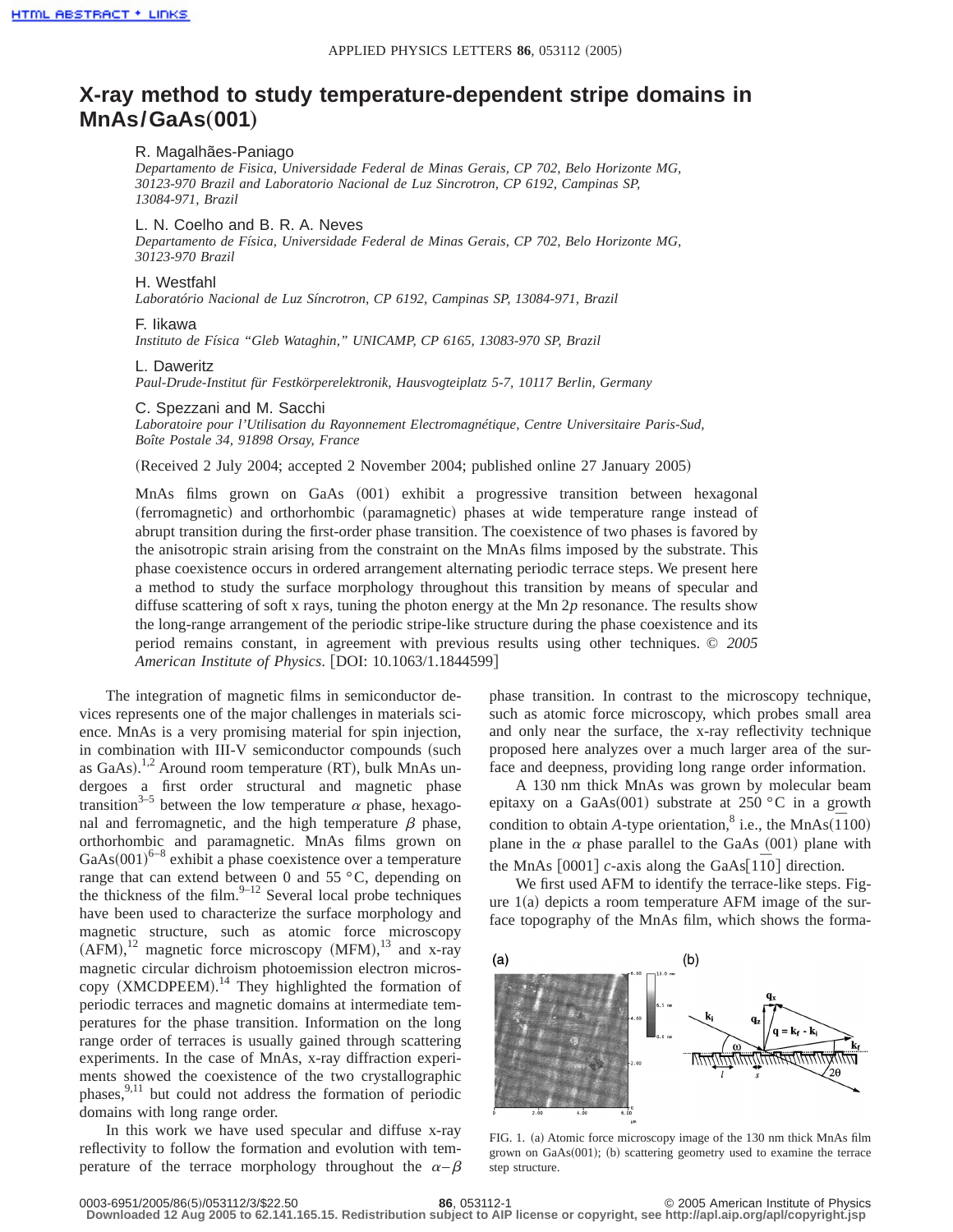tion of stripe-like domains, elongated along the  $(0001)$ direction, during the coexistence of two phases and a clear alternate periodic structure between  $\alpha$  and  $\beta$  phases is observed. Over the extension of the AFM image, these terrace steps appear periodic, with a modulation period of about 600 nm. The lower terraces correspond to regions where no magnetic signal is obtained with magnetic force microscopy (MFM), therefore they can be associated to the high temperature paramagnetic  $\beta$  phase. The higher terraces (ferromagnetic  $\alpha$  phase) exhibit a complex magnetic structure where domains of opposite orientation seem to be intercalated.<sup>13,14</sup> Several authors have already addressed the magnetic domain structure of these films using MFM techniques, and at least three different types of domain formations were observed.<sup>13,14</sup> Here we will concentrate on our x-ray method to study the terrace configuration.

In order to quantitatively evaluate the surface morphology of the sample, we performed resonant x-ray scattering measurements at beamline SU-7 of the SuperACO storage ring (LURE Laboratory, Orsay). The beamline, equipped with a linear undulator source, covers the 100–1000 eV range with a resolving power of about 2000. The endstation is a two-circle  $(\omega/2\theta)$  reflectometer working in ultrahigh vacuum.<sup>15</sup> As shown in Fig. 1(b), the scattering geometry was coplanar, with the incoming beam (of wave vector  $\mathbf{k}_i$ ) impinging on  $0.5$  mm $\times$ 0.5 mm of the MnAs film at a grazing angle  $\omega$ , and the scattered photons  $(\mathbf{k}_f)$  collected at an angle  $2\theta$  with respect to the incident beam. The scattering vector  $\mathbf{q} = \mathbf{k}_f - \mathbf{k}_i$  can be separated into two components, one parallel  $q_x=2\pi/\lambda \left[\cos(2\theta-\omega)-\cos(\omega)\right]$  and one perpendicular  $q_z = 2\pi/\lambda$  [sin(2θ−ω)+sin(ω)] to the sample surface. A structure that is periodic with a modulation period *l* will give rise to constructive interference in the scattering process when  $q=2\pi/l$ .

The reason to work at the Mn 2*p* resonance is threefold. First, the long wavelengths  $(\sim1.9 \text{ nm})$  of soft x rays are very well suited to observe large modulated structures, as is the case in our MnAs sample. The resonance increases the scattering amplitude by a factor of 10 in our case, between 600 and 640 eV, leading to an enhanced signal/noise ratio, which is very important for the analysis of weak diffuse scattering. Finally, at resonance the scattering amplitude depends on the details of the electronic structure of the scatter, leading to increased contrast between Mn ions in the  $\alpha$  and  $\beta$  phases.

The horizontal terrace step structure can be studied in detail by performing rocking scans of the sample, i.e.,  $\omega$ scans at fixed  $2\theta$ . Over a limited range in  $\omega$  around specular  $(\omega=2\theta/2)$ , a rocking scan corresponds to a  $q_x$  scan at fixed  $q_z$ . In Fig. 2(a) we show the map of the scattered intensity that results from a series of 66  $q_x$  scans (201 points each) performed as a function of temperature at a given  $q_z$  value  $(1.68 \text{ nm}^{-1}$ , corresponding to  $2\theta=30^{\circ}$ ) and photon energy  $(640 \text{ eV})$ . Figure 2(b) shows the line plots of three of these scans, at temperatures corresponding to the  $\alpha$ - $\beta$  phase coexistence region. In the intermediate temperature region, we observe, besides the specular peak (zero order) at  $q_x=0$ , two other peaks (first order) at  $q_x = \pm 0.0107$  nm<sup>-1</sup>. We ascribe them to the long range lateral order produced by the stripe domains in the phase coexistence temperature region. The associated modulation period is  $l=2\pi/q_x=587$  nm. It is worth noticing that, while the intensity of the first order peaks varies drastically as a function of temperature, their



FIG. 2. (a) Two-dimensional plot of diffuse scattered intensity measured at  $2\theta=30^\circ$  as a function of  $q_x$  (i.e., sample angle  $\omega$ ) and of temperature in the phase coexistence region and (b) corresponding fitted profiles following the model;  $(c)$  selected x-ray scans for different temperatures;  $(d)$  fitted profiles for corresponding scans on the left. Each profile was fitted separately according to Eq.  $(6)$ .

position remains unaltered. This implies that the modulation period of the stripes, i.e., the sum of the widths of the two domains with different structures, remains constant. The  $\alpha-\beta$  transition takes place versus temperature with the widths of the  $\beta$  stripe increasing at the expense of the width of the  $\alpha$  phase, their sum remaining constant. This has been previously observed by  $AFM^{12}$  and by XMCDPEEM.<sup>14</sup>

In order to reproduce the scattering profiles, a model was introduced. Following Holy *et al.*,<sup>16</sup> the scattering intensity stemming from a lateral periodic structure is given by

$$
I(q_x, q_z) = \text{const.} |C(q_x)|^2 |F(q_x, q_z)|^2.
$$
 (1)

$$
F(q_x, q_z) \equiv \int_0^l e^{-iq_z h(x) - iq_x x} dx,\tag{2}
$$

is the Fourier transform of the height profile function  $h(x)$  of the surface, covering one terrace of each kind. In our case  $h(x)$  is given by

$$
h(x) = \begin{bmatrix} 0, & if & 0 < x < s \\ h_0, & if & s < x < l \end{bmatrix},
$$
 (3)

where *s* is the width of the  $\beta$ -phase terrace and *l* the sum of the widths of the two terraces:

$$
C(q_x) = \left\langle \sum_{m,n} \exp[-i(R_m - R_n)q_x] \right\rangle, \tag{4}
$$

is the correlation function of different sets of two terraces averaged over the whole sample surface. This correlation function is proportional to a periodic sequence of  $\delta$ -like functions<sup>16</sup> centered at reciprocal lattice positions at intervals  $g=2\pi/l$ , resulting in

$$
C(q_x) = N \left\langle g \sum_{p=-\infty}^{\infty} \delta(q_x - pg) \right\rangle, \tag{5}
$$

where *N* is the number of periods. These  $\delta$ -like functions take a Lorentzian-like line shape with full width at halfmaximum  $\sigma$ . This finite width here represents the combination of the limited coherence length of the x-ray beam and the correlation length of the stripes. We obtain the intensity profile, which was limited to the first four reciprocal lattice points:

**Downloaded 12 Aug 2005 to 62.141.165.15. Redistribution subject to AIP license or copyright, see http://apl.aip.org/apl/copyright.jsp**